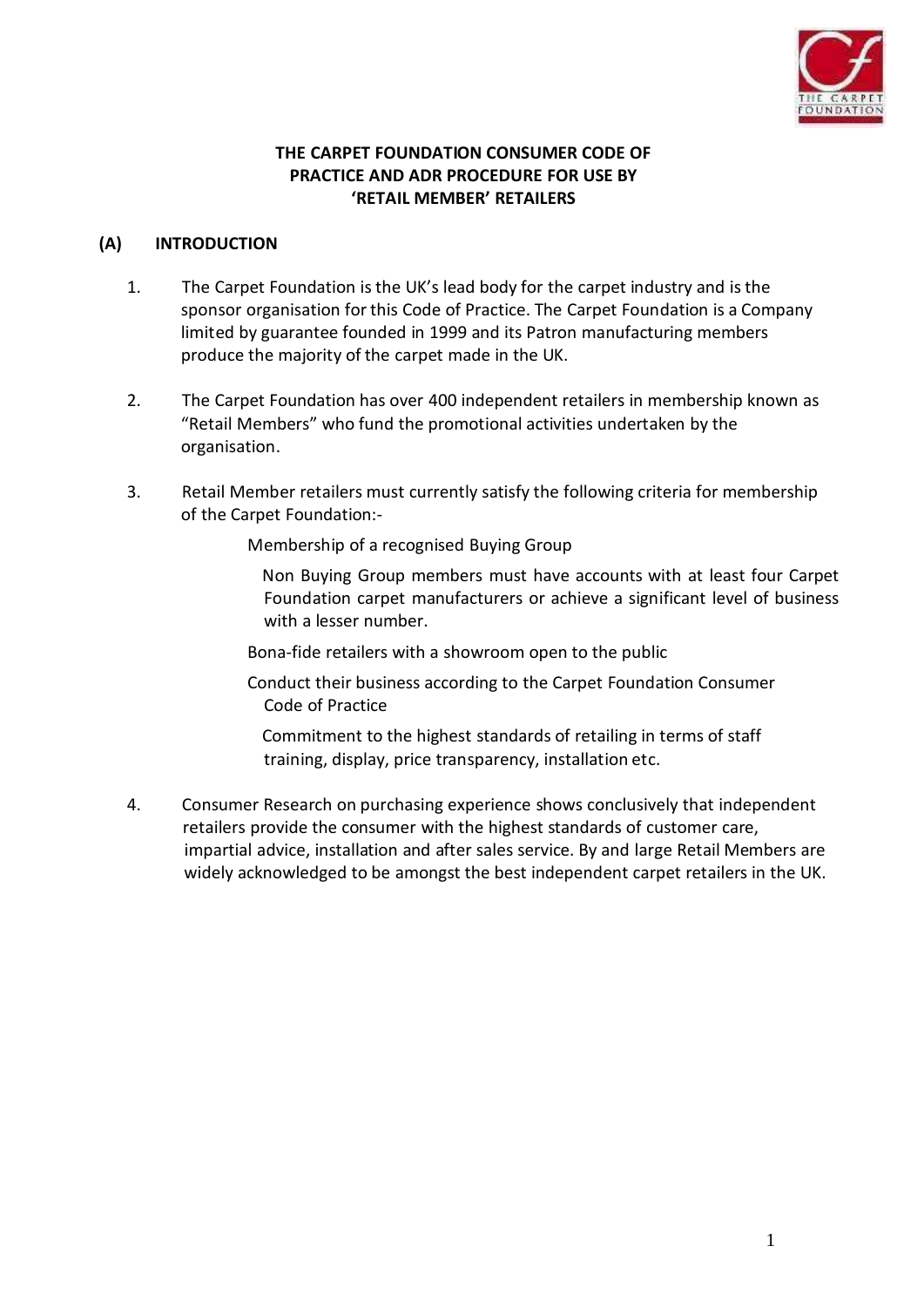

- 5. In 1998 The Carpet Council Guarantees and Code of Practice was introduced by the British Carpet Manufacturers' Association. This was designed to regulate the procedures used by manufacturers and retailers for dealing with consumer complaints and to provide for extended guarantees. Although not a consumer code in the strictest sense its provisions have been used extensively and retailers claim high satisfaction levels. The relevant sections of this code are incorporated into that consumer code.
- 6. The selection, purchase and installation of carpet is complicated and intrusive. It is essential that interaction with the consumer be handled in a highly professional manner which will meet the expectations of the consumer. Retail Members are committed to consumer friendly policies; clear and transparent dealings and efficient complaints resolution to ensure that consumers achieve the highest levels of satisfaction.
- 7. None of the terms of the Consumer Code of Practice shall affect the consumers' statutory rights in force at any given time.
- 8. In producing the Code of Practice the Carpet Foundation has consulted with relevant consumer advisory bodies.
- 9. Retail Members recognise the importance of regular assessment of the effectiveness of their retailing standards through an objective monitoring system.
- 10. It should not be overlooked that consumers also have an important part to play in the purchase process through means of open and reasonable dealings with Retail Members.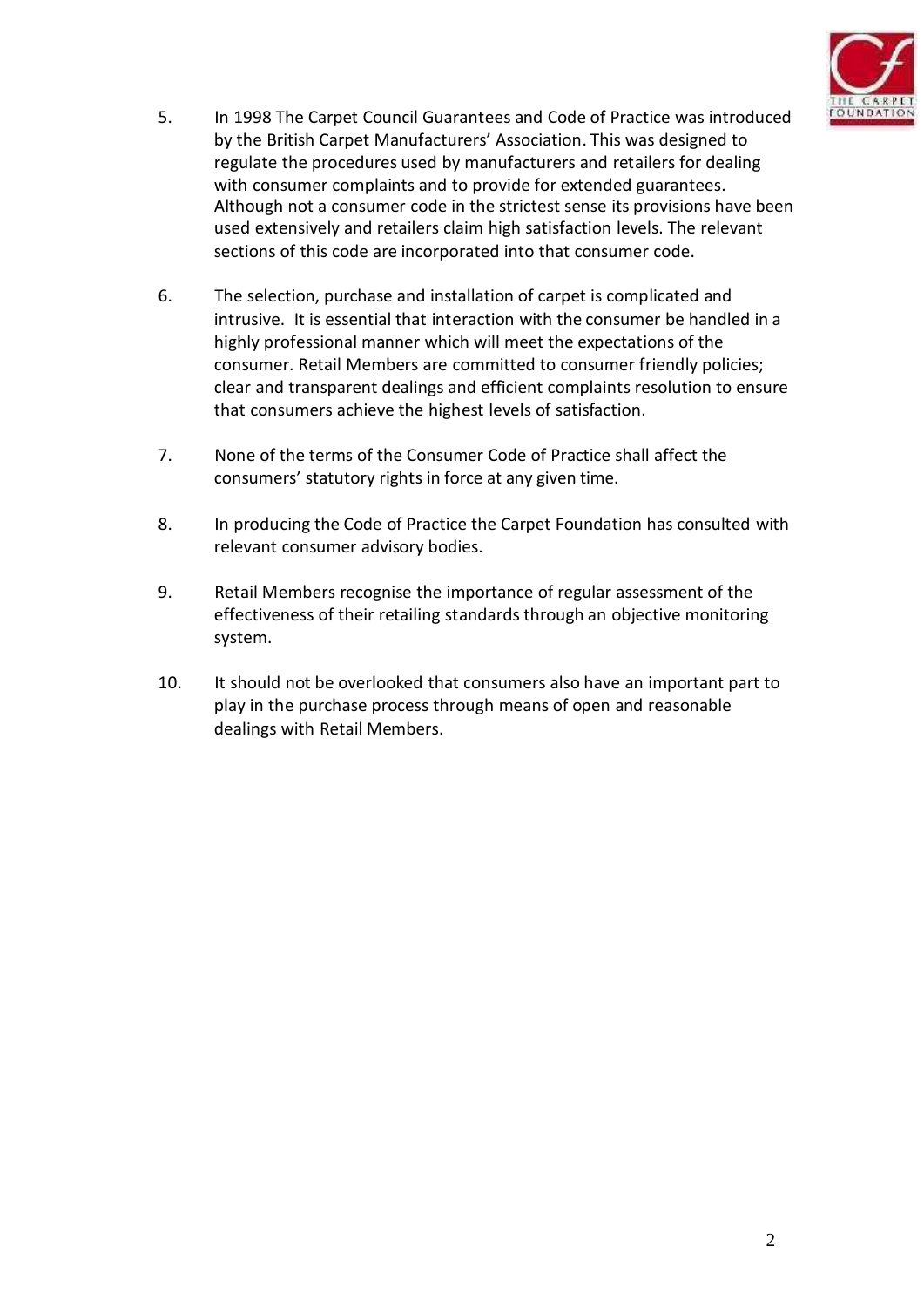

## **(B) THE OBJECTIVES OF THE CARPET FOUNDATION CONSUMER CODE**

- 1. To ensure that Retail Members provide outstanding levels of consumer service and as a consequence consumers return to Retail Members for their next carpet purchase.
- 2. To recognise the importance of clear and unambiguous, high quality communications to consumers covering all the key aspects of carpet purchasing including the following:
	- Impartial product selection and carpet maintenance advice
	- Post manufacturing Pile treatments
	- Terms of Business details
	- Deposits and cancellation/protection rights
	- Guarantees
	- Installation standards
	- Dispute resolution procedures
	- After sales service
	- Visibility of Carpet Foundation Point-of-Sale materials and Retail Member logos etc, to ensure consumers are aware of the code.
- 3. To establish the Retail Members as the exclusive users of the Code of Practice through consistent advertising, PR and high visibility signage.
- 4. To use the Chartered Trading Standards Institute (CTSI) Consumer Code of Practice Approval Scheme (CCAS) to give the new code added credibility in the eyes of the consumer and a more disciplined approach to adherence from code users.
- 5. To promote a commitment to achieving the highest standards of retailing and continued improvement through the use of the Code of Practice by Retail Members.
- 6. To provide generous guarantees which should avoid the use of legal processes to resolve consumer complaints.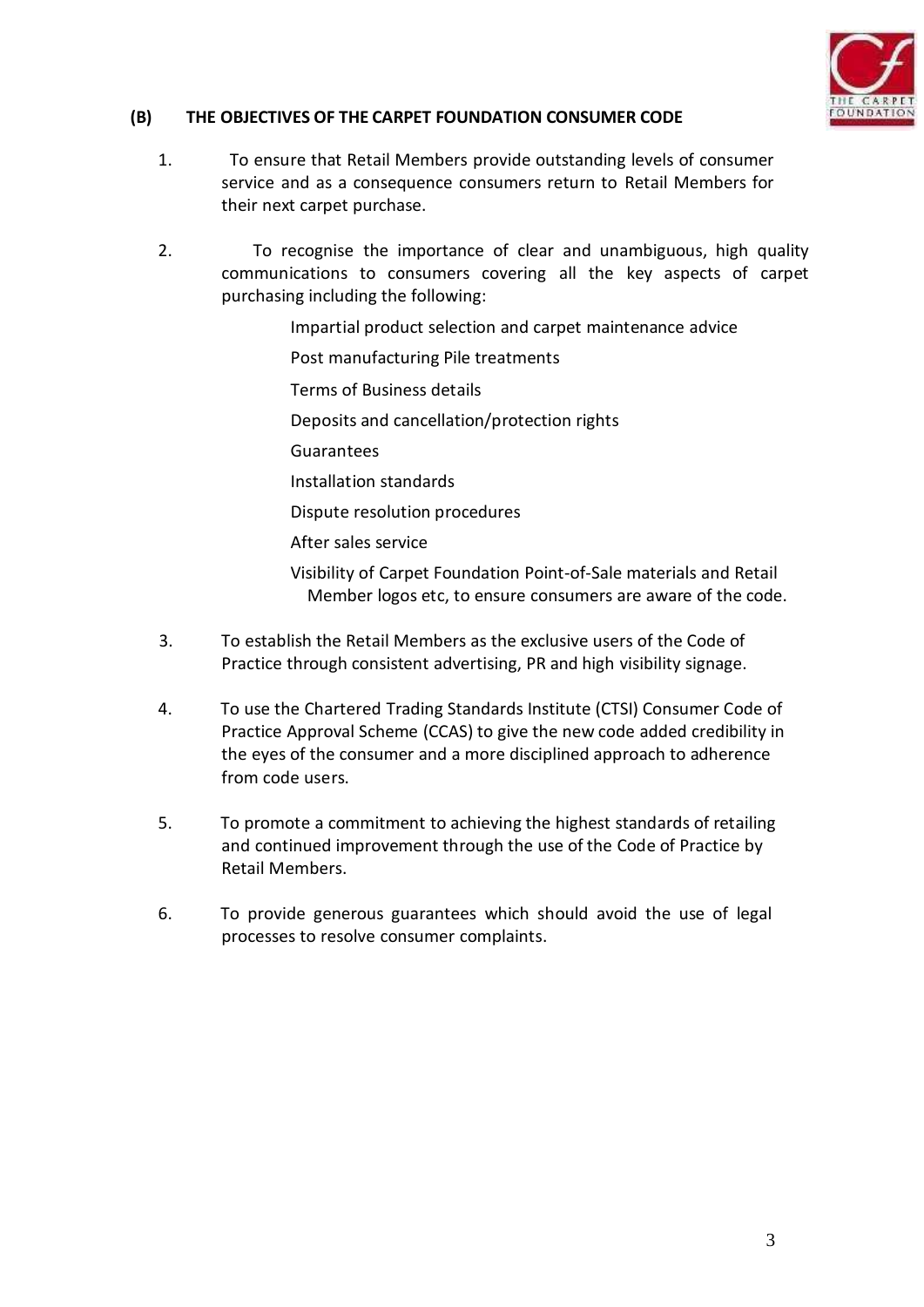

## **(C) SCOPE AND OWNERSHIP OF THE CONSUMER CODE OF PRACTICE**

- 1. The Carpet Foundation is the sponsor of the Consumer Code of Practice.
- 2. The code covers the relationship between Retail Members and consumers, in respect of carpet sold and installed by Retail Members to residential consumers. It does not cover buy to let nor does it cover the sale of rugs, or imperfect goods. Insurance claims are only covered in certain circumstances.
- 3. The code has been prepared for the exclusive use of Retail Members during their membership of the Carpet Foundation. Retail Members who leave the Carpet Foundation will no longer be able to use or promote the code.
- 4. For Retail Members, compliance with the Code of Practice is mandatory for membership of the Carpet Foundation. Formal written evidence of support for the code by each Retail Member will be held by the Carpet Foundation and displayed in each store.
- 5. Retail Members will promote their membership of the national network through the use of highly visible signage and Point of Sale Material.
- 6. Retail Members will display proof of their membership of the Carpet Foundation and will have copies of the Consumer Code of Practice available for those consumers who require it. Point of Sale Material covering the key benefits to the consumer of the Code will be displayed in all the Retail Members' premises. All Retail Members must comply with the terms of the licence which govern the use of the CTSI logo.
- 7. Retail Members will ensure that all their staff will be made fully aware of the requirements of the code and effectively trained in its use*.* This will include details of the legal responsibilities of retail staff.
- 8. Any sub-contractors used by Retail Members will also be made aware of the relevant provisions of the Code.
- 9. Code of Practice and The ADR procedure covers the Contract of Sale between the retailer and consumer. In the event of a manufacturing fault being agreed it is the responsibility of the retailer to carry out the stipulated remedial action.

The Contract of Sale between the retailer and the manufacturer is not covered by the Carpet Foundation Code of Practice. Consequential loss is not covered by the Code.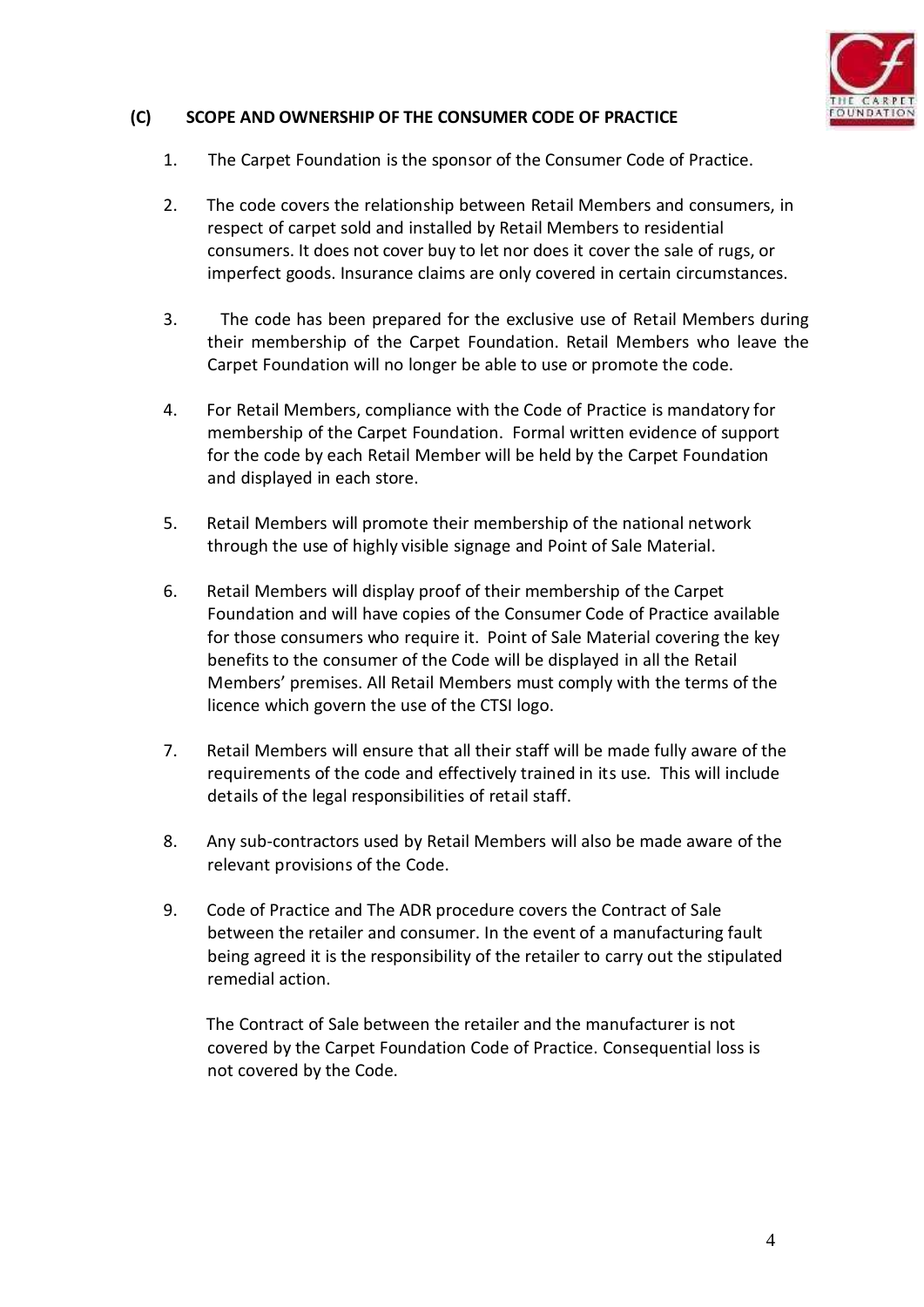

## **(D) TERMS OF BUSINESS**

- 1. All Retail Members will have clear unambiguous terms of business which must be effectively communicated in writing to the consumer prior to making the purchase decision. These will be included in the quotation or made available as a separate document.
- 2. The written terms of business must include details on the following:
	- Payment methods and timing Quotations Deposits and cancellation rights Deliveries and installation Guarantees Information on after sales advice
- 3. Retail Members will not include any terms which may affect the consumer's statutory rights.
- 4. The precise details in the terms of business may vary between Retail Members but the overriding principle is that the consumer will be made aware of the terms prior to the purchase decision. The provisions of the Consumer Rights Act 2015 will be followed in the terms of business used in consumer contracts by Retail Members.
- 5. Consumers will be advised that their purchase contract is between themselves and the Retail Member (rather than the manufacturer/supplier). In cases where Independent Fitters are used and the consumer pays for their services direct, the contract will be with the Independent Fitter for the installation portion of the project.
- 6. Retail members will need to make consumers aware of their ADR procedures.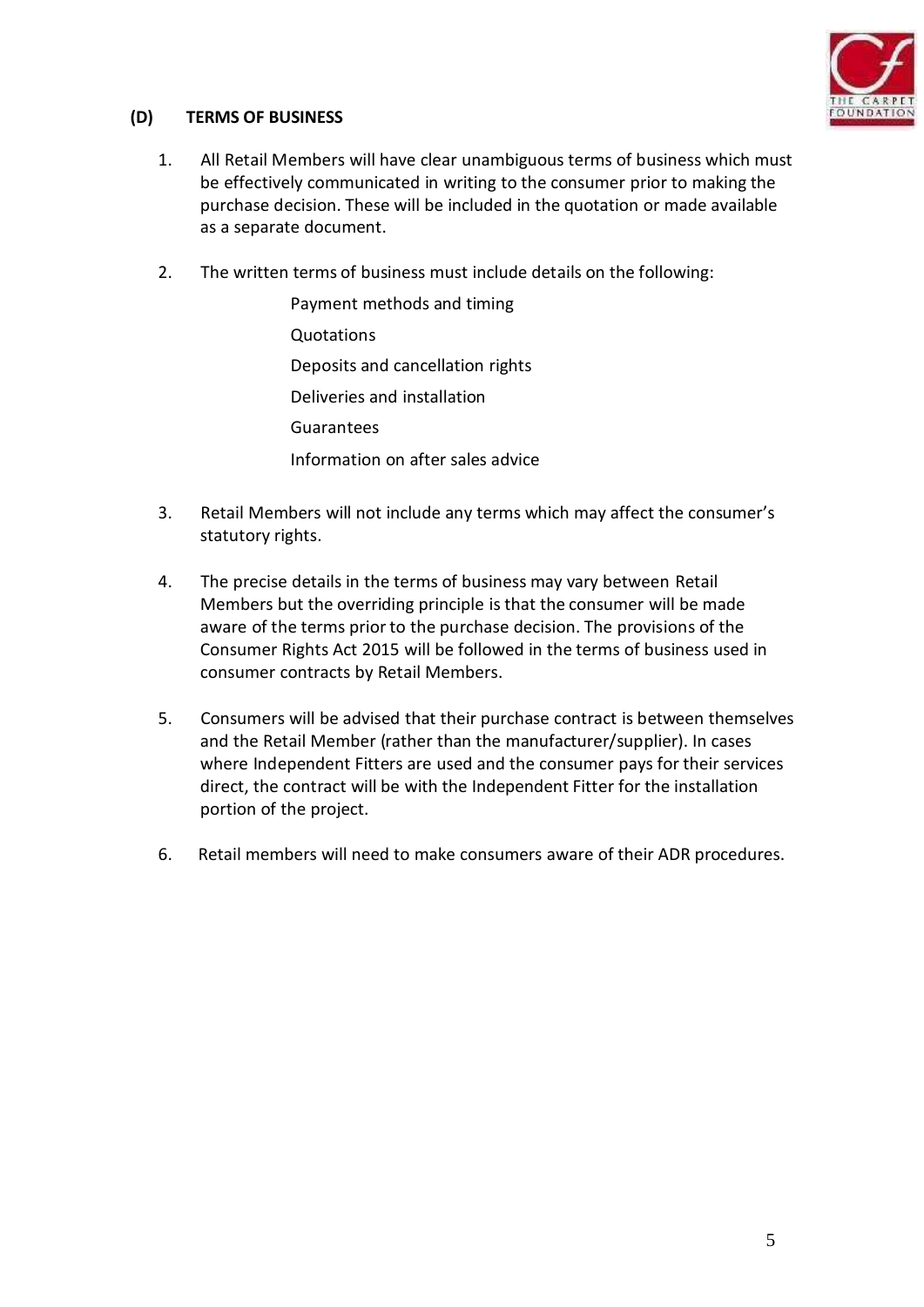

# **(E) ADVERTISING**

- 1. Retail Members will not use any advertising which is ambiguous, misleading or untruthful and this applies to all aspects of the goods and services provided by the Retail Members*.*
- 2. All advertising used by Retail Members will comply with the standards set by the Advertising Standards Authority, the Independent Television Commission, the Radio Authority, the Committee of Advertising Practice and other relevant bodies. In addition such advertising will be subject to the provisions of all relevant legislation.
- 3. Advertising undertaken by Retail Members will, wherever possible, include the Retail Member logo and refer to their membership of the Carpet Foundation.
- 4. Retail Member advertising will refer specifically to their adherence to the terms of this Code of Practice.
- 5. Retail Members who use direct mail and consumer listings to promote their business will comply with current best practice and Data Protection Legislation.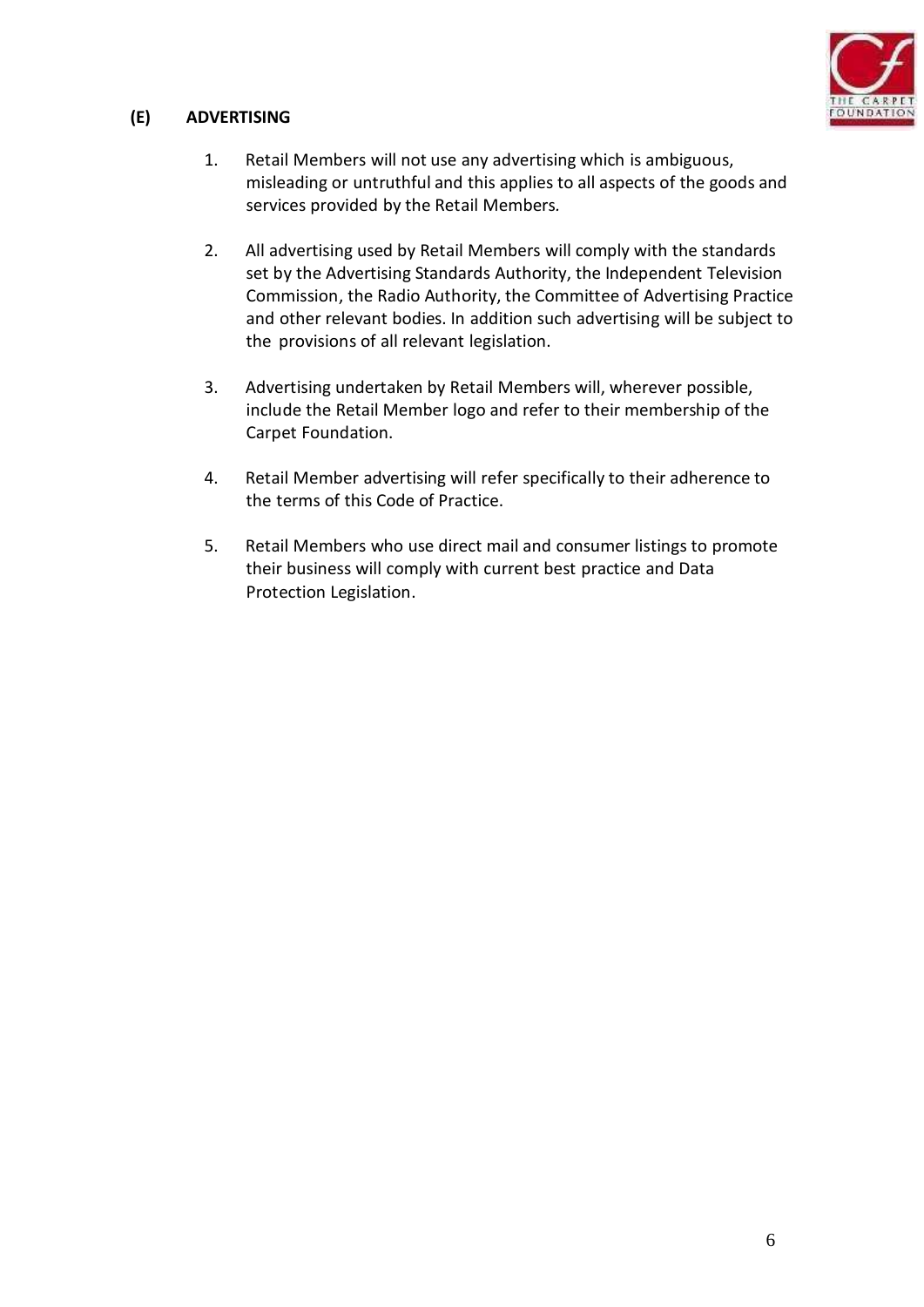

# **(F) ADVICE TO CONSUMERS**

- 1. Retail Members will provide the consumer with clear and objective advice on a wide range of issues affecting the performance, suitability, selection and installation of carpet.
- 2. Consumers will also be referred to Carpet Foundation websites and brochures as a further source of impartial advice.
- 3. Consumers will be made aware of the special issues relating to potential pile reversal cases.
- 4. Retail Members will **not** use high pressure selling techniques to sell products to consumers.
- 5. Throughout the long life of a carpet the consumer may have queries relating to cleaning, maintenance, product performance, installation etc which should be referred to the Retail Member. These matters will be dealt with in a speedy, user friendly, efficient manner to ensure the best possible advice is given to the consumer without any charge.
- 6. Retail Members with their long standing experience with vulnerable consumers will take all steps to ensure that key information is conveyed in a clear and concise way to minimise any difficulties they may have. Where necessary the advice of qualified helpers will be sought and extra effort will be undertaken to ensure all aspects of the purchase are carefully explained verbally to avoid the possibility of misunderstandings occurring.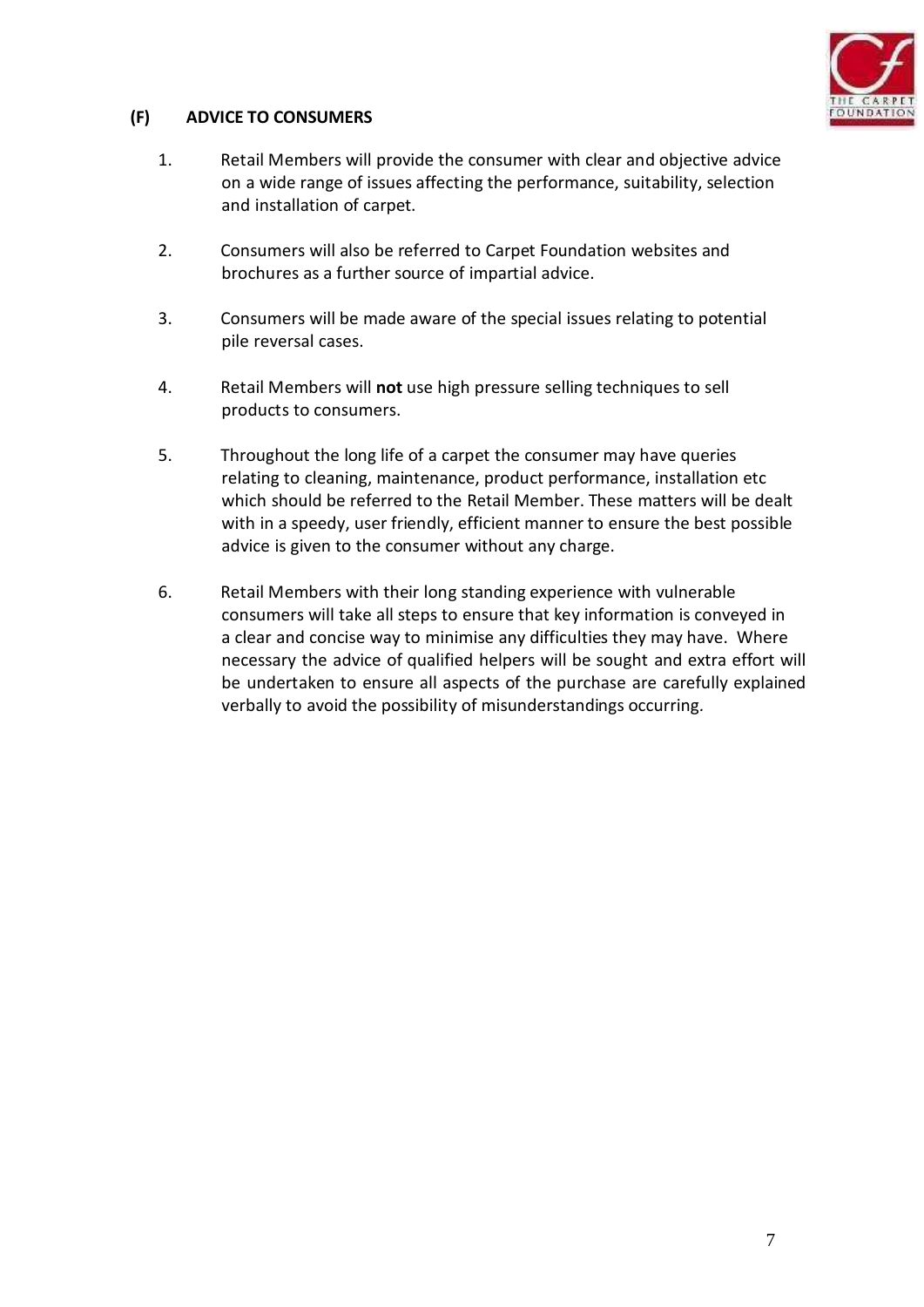

### **(G) ESTIMATES AND QUOTATIONS**

- 1. Retail Members will provide "Estimates" of the approximate costs often based on the consumers own measurements. Such estimates should be taken as a guide only, to help with product selection before the provision of a more detailed "Written Quotation".
- 2. Retail Members will provide clear written quotations with details of what is, and what is not included in the quotation. Where additional work is required e.g. removal and trimming of doors, moving furniture, disconnecting sound systems etc., any additional charges incurred will be specified.
- 3. The removal and disposal of the old carpet and underlay, together with any waste, may be charged for separately where indicated and agreed with the consumer.
- 4. In order to carry out a detailed measure, the Retail Member will visit the site for which a charge (normally offset against the purchase) may be made. Consumers will be advised of the importance of having the quotation based upon a professionally undertaken measurement of the site. At this stage the issues of floorboard preparation, appropriate underlay should be discussed with the consumer and advised upon. The performance of carpet is influenced by the standards and quality of the underlay so Retail Members will recommend new underlay for new carpet. In all cases underlay recommended will be appropriate for the anticipated end use.
- 5. Undisclosed site conditions and special circumstances beyond the control of the Retail Member arising during installation may result in additional work not foreseen in the original quotation which may have to be charged for. The consumer will be notified of such cases before the additional work proceeds. This would **not** include any extra work necessary as a result of the negligence of the installer.
- 6. Written quotations will specify the payment methods, deposits and payment timescales. The time limit for the quotation to remain valid (normally a minimum of 30 days without change) will be notified to the consumer. Retail Members may impose a maximum period for the validity of the quotation. Any price increases imposed by the supplier will be notified to the consumer before the purchase is authorised. In cases where the price increase is not acceptable the consumer can terminate the contract and receive a refund of any deposit. Price increases will not be imposed by the Retail Member after the contract is agreed.
- 7. Special offers and sale periods may prescribe prices which are only valid for a limited period.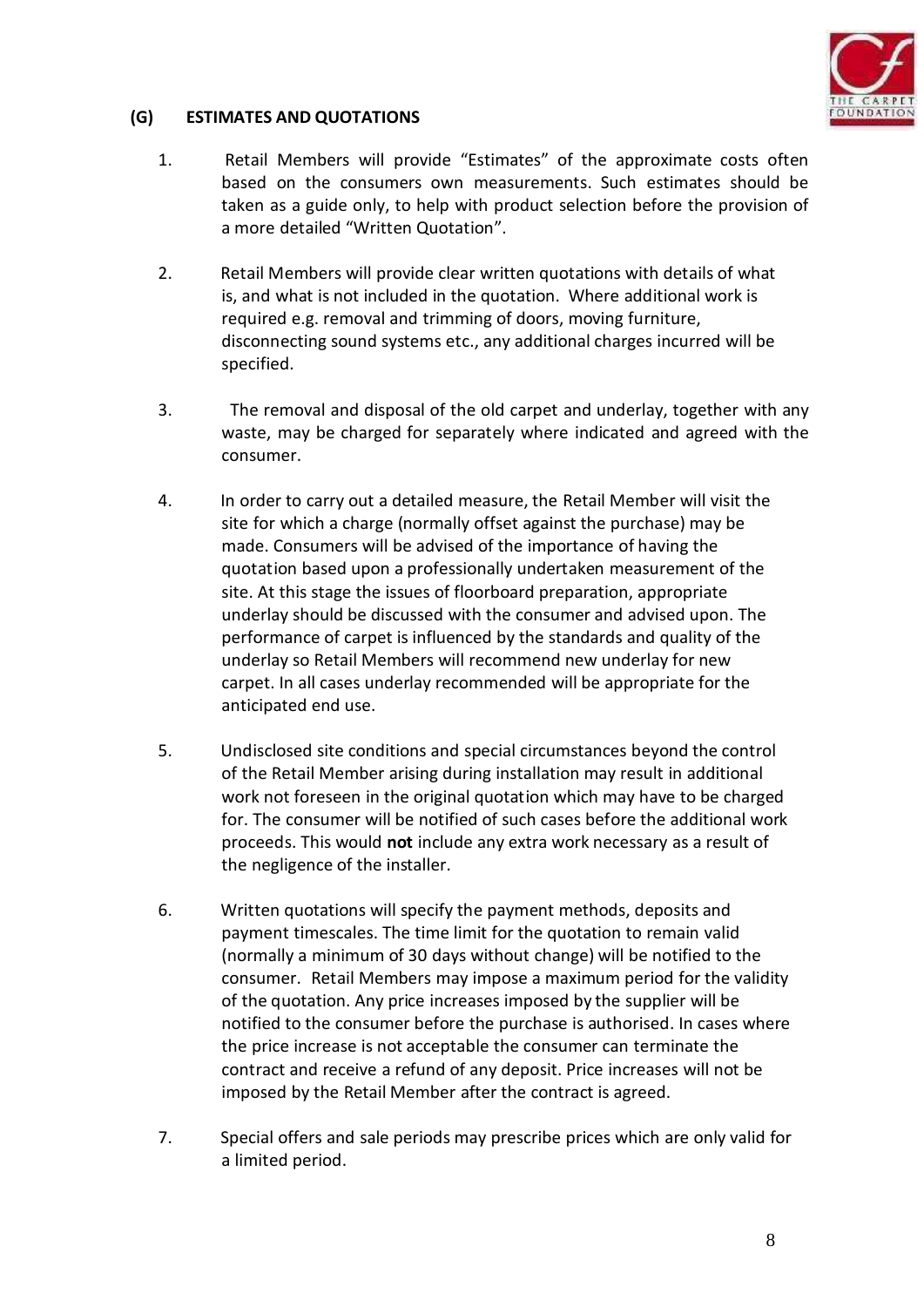

## **(G) ESTIMATES AND QUOTATIONS**

8. Retail Members are committed to a clear and open policy of pricing and ensuring that the consumer is fully aware of all aspects of the quotation to avoid any "surprises" when the final invoice is produced. Consumers are not expected to pay for additional items which have not been specifically agreed in the contract or by mutual agreement thereafter.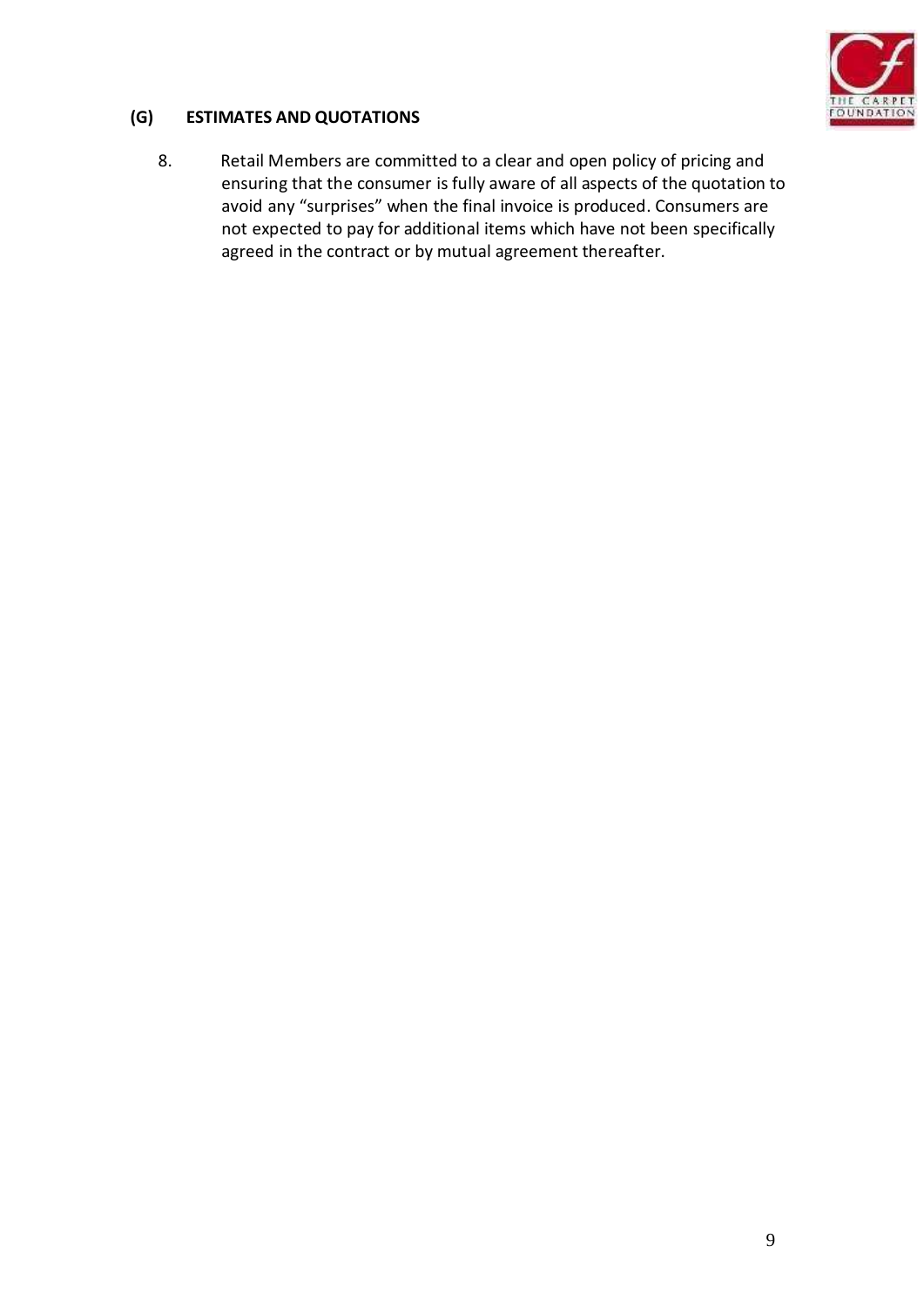

## **(H) DELIVERY AND INSTALLATION**

- 1. Retail Members acknowledge the importance of well organised delivery and installation arrangements. Every effort will be made to provide flexible installation dates and times to meet consumers' expectations. Any "critical deadlines" will be notified by the consumer to avoid misunderstandings.
- 2. Any delays in delivery and installation will be notified to the consumer as soon as possible. Where unreasonable delays occur the consumer may be offered alternative products.
- 3. In the case of unreasonable delays in delivery and installation the consumer may cancel the order and receive a full repayment of any deposit. In the event of a consumer cancelling an order in such circumstances the Retail Members will **not** be liable for:-
	- (a) any losses which were **not** reasonably foreseeable by both parties
	- (b) losses which were **not** caused by any breach on the part of the Retail Member
	- (c) business losses and/or losses to non consumers
- 4. The Retail Member will inform the consumer what needs to be done to prepare the site for installation eg., furniture removal, disconnecting sound systems, computers, TVs, door removal etc
- 5. The Retail Member will ensure that the installation is carried out by suitably qualified and experienced fitting personnel and that the installation complies with the relevant provisions for domestic installation in BS 5325.
- 6. The Retail Member will ensure that the carpet will be inspected prior to or during installation.
- 7. The Retail Member will inform the consumer of its policy on the uplifting and removal of the existing carpet and underlay. Where charges are made the consumer will be notified in the written quotation.
- 8. The Retail Member will ensure that the site will be restored on completion of the installation. Details of the post installation work undertaken by the Retail Member will be detailed in the quotation or terms of business together with the responsibilities for payment forsuch work. This does **not** include any extra work necessary as a result of the negligence of the installer.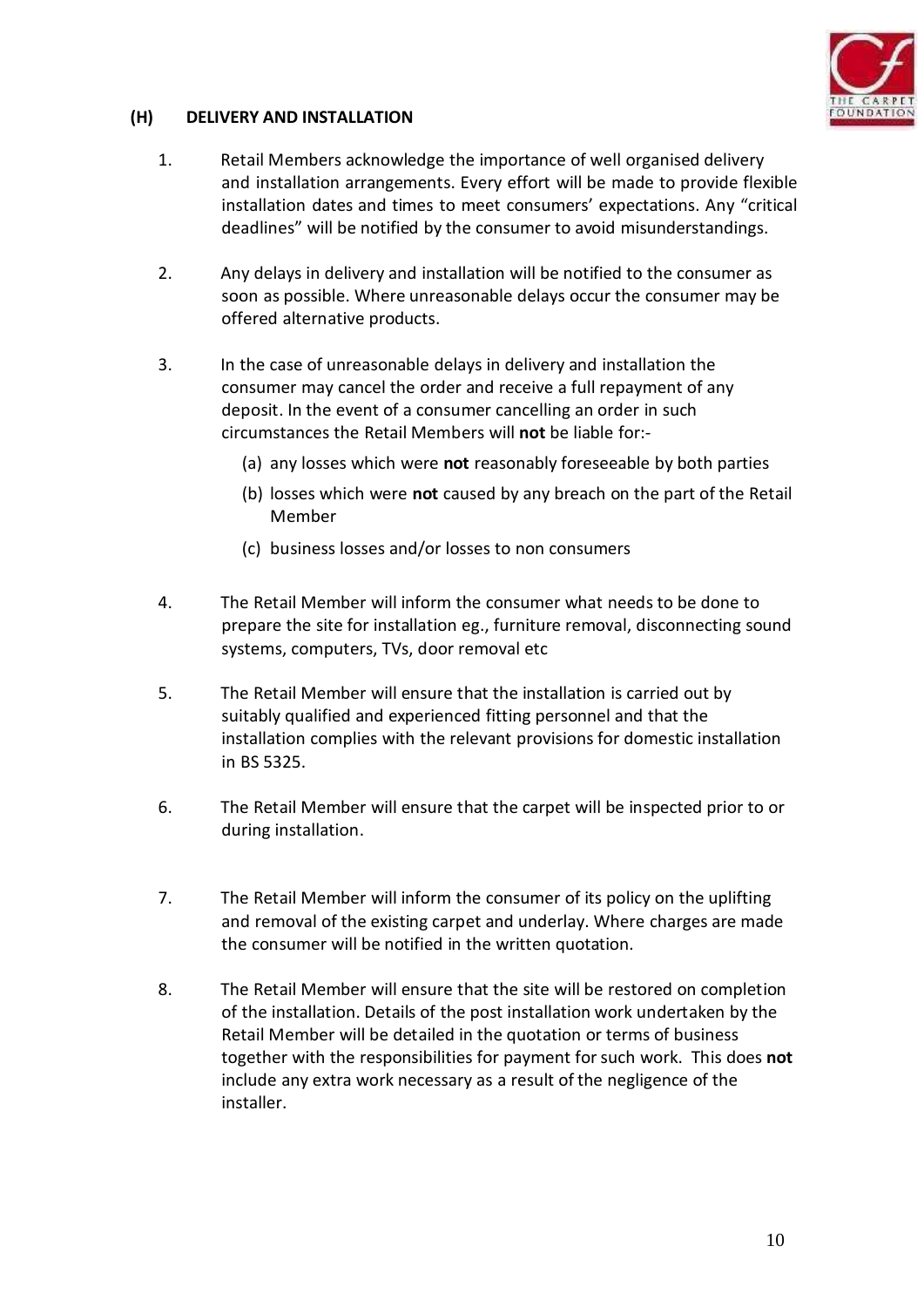

## **(I) DEPOSITS AND CANCELLATIONS**

- 1. Carpet Foundation Retail Members may ask the consumer to pay a deposit with the order for carpet.
- 2. Clear and concise information on the consumer's deposit protection and cancellation rights will be provided by Carpet Foundation Retail Members. This would normally be set out in the terms of business.
- 3. The Carpet Foundation has developed a scheme to protect deposits (of up to 50% of the order value) to enable it to complete a carpet installation if the retailers business fails. The Scheme does not make a monetary recompense but relies on the consumer contributing the deposit balance of the originally quoted order. The Carpet Foundation, with the help of its suppliers and using this balance, will fulfil the order as originally quoted.

For this reason deposits greater than 50% cannot be protected.

- 4. Additional protection of deposits affected by liquidations is afforded by using a credit card to pay the deposit subject to a minimum total purchase price of £100.01 and it is recommended that this method of payment is used.
- 5. Carpet Foundation Retail Members must comply with all current legislation regarding Consumer Contracts and Cancellation rights. In addition where a consumer cancels an order on reasonable grounds e.g. an unforeseen personal trauma such as major surgery, a divorce, serious illness etc. a full refund of monies paid (excluding that paid for work already done) will be made by the Retail Member.
- 6. In cases where the Carpet Foundation Member offers to supply carpet on credit this must comply with the requirements of the Consumer Credit Act.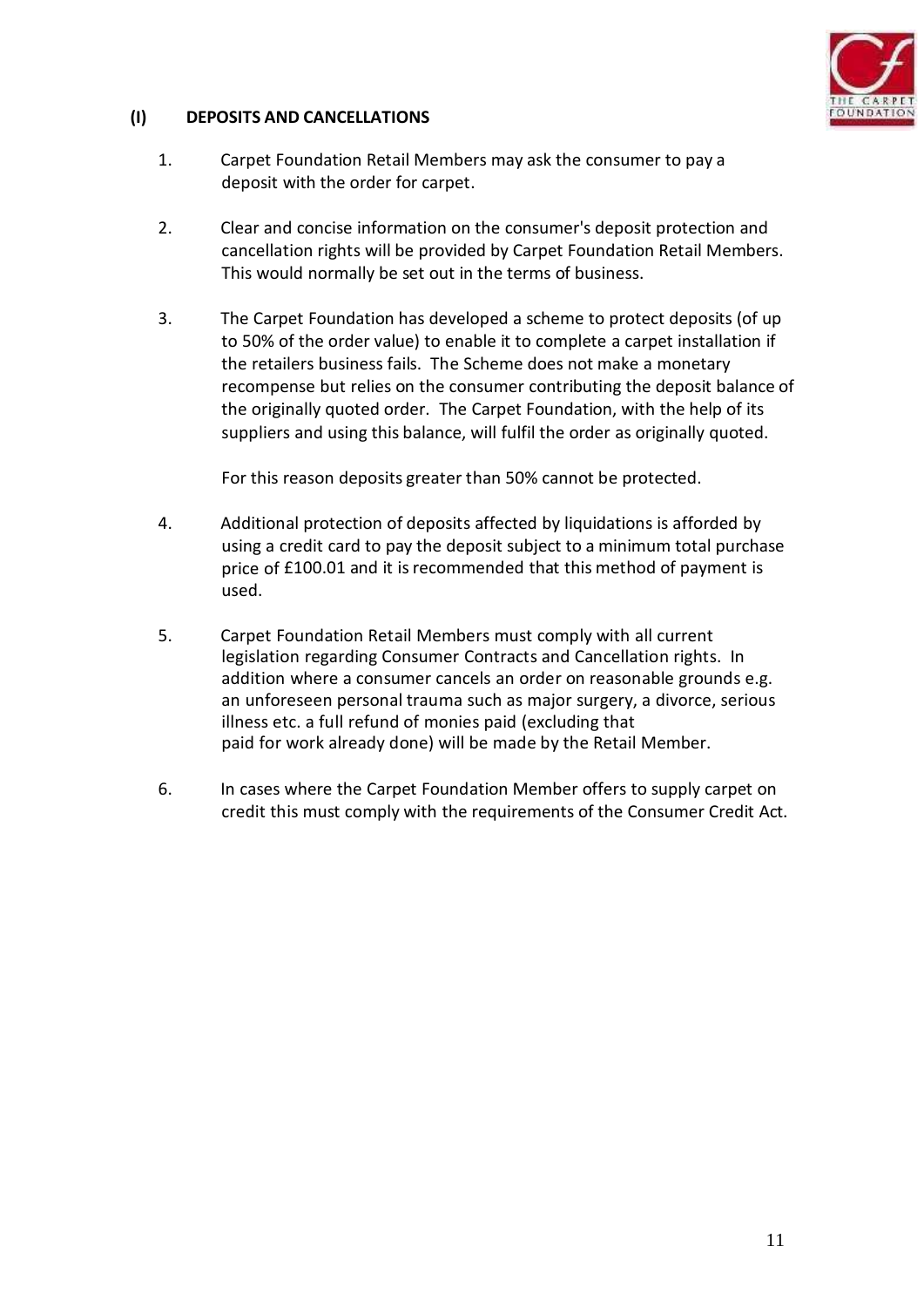

### **(J) GUARANTEES FOR CARPET INSTALLED IN DOMESTIC PREMISES**

Carpet Foundation Retail Members offer guarantees to the consumer which provide a rapid, easy to use, non-legalistic system for the consumer to pursue issues concerning the purchase and installation of carpet. These guarantees do not affect the consumer's right to follow up cases of complaint through the courts if necessary.

There are a variety of different guarantees on offer to the consumer and the Retail Member will make these clear before the purchase decision is made.

The length of these guarantees does not affect the consumer's statutory rights in relation to faulty or misdescribed goods. Neither do the options for the durations of the guarantee imply any variation in statutory rights.

These guarantees are provided free of charge.

#### **Retail Members offer FOUR forms of guarantee**:

- 1. A **two year guarantee** against manufacturing faults occurring in **carpet produced by Carpet Foundation manufacturers**
- 2. A **one year guarantee** against manufacturing faults occurring in carpet produced by non Carpet Foundation manufacturers
- 3. A **two year guarantee** against the occurrence of pile reversal **(for carpet produced by Carpet Foundation manufacturers only, there is no guarantee on pile reversal for non Carpet Foundation manufacturers).**
- 4. A **one year guarantee against installation faults** where the Retail Member is responsible for the installation

The conditions for the application of these guarantees are explained below.

1. and 2. The Guarantee Against Manufacturing Faults

None of the terms of the guarantees set out below affect the consumer's statutory rights under the Consumer Rights Act 2015.

The Retail Member offers **two guarantees against manufacturing faults**:-

- 1. Carpet produced by Carpet Foundation manufacturers **two years**
- 2. Other carpet products **one year**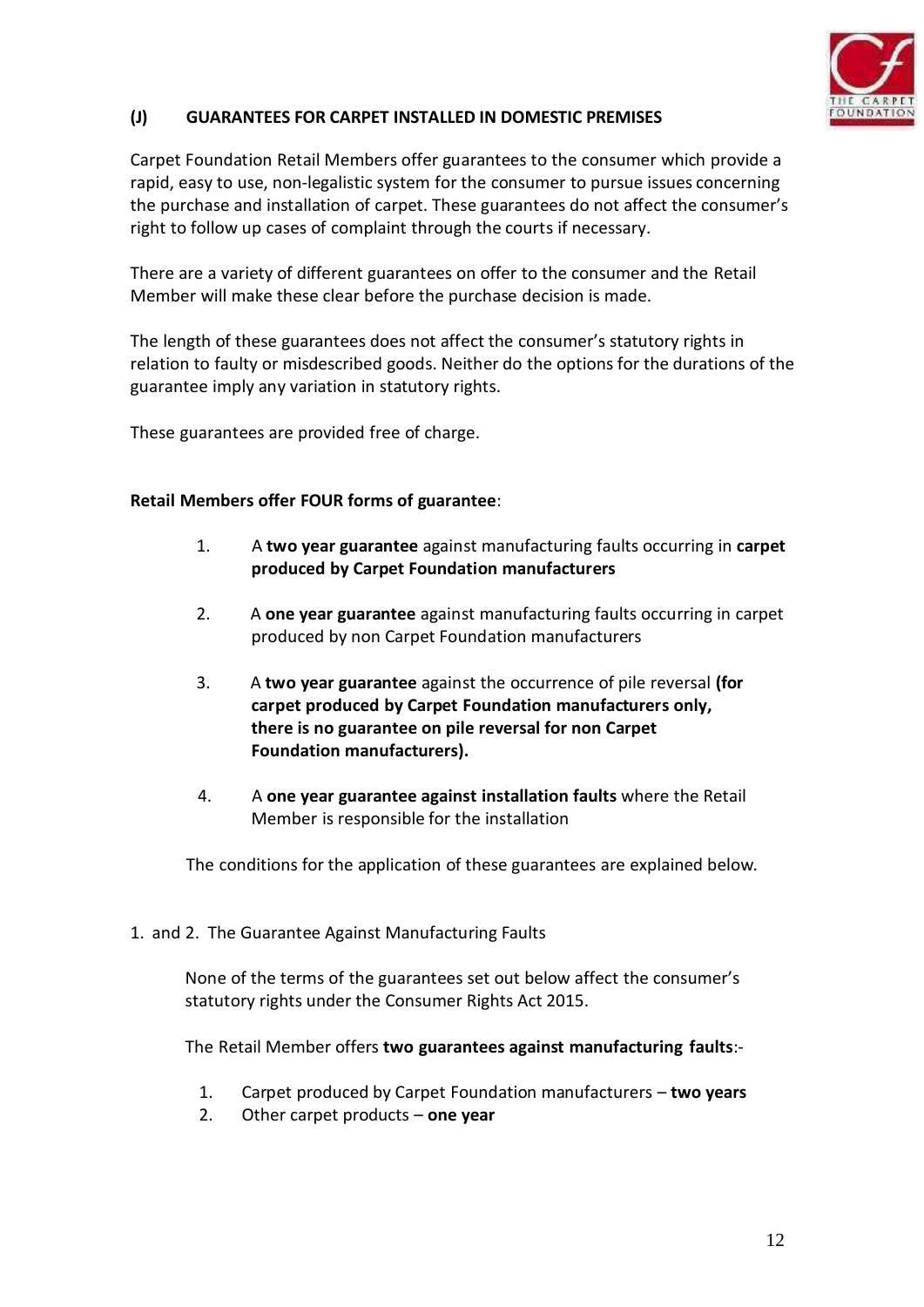

If a manufacturing fault is diagnosed **within the guarantee period** the Retail Member will offer the following alternative remedies:-

- On site rectification of minor faults provided that there is confidence that the fault can be rectified.
- If the problem cannot be rectified on site a replacement carpet will be provided of equivalent quality. In exceptional cases, where this is not possible, a refund may be offered by the Retail Member equivalent to the full value of the carpet, on collection of the carpet which will be uplifted and removed by the Retail Member*.*
- As an alternative to rectification or replacement the Retail Member may offer an allowance against the faulty carpet in respect of full and final settlement of the particular complaint.

The conditions for the operation of the Manufacturing Fault Guarantee are as follows:-

- The carpet must be purchased through a Retail Member and properly maintained.
- Evidence of proof of purchase will be needed.
- On site rectification will only be undertaken in appropriate cases and with the consent of the consumer.
- During the operation of the Guarantee the Retail Member will not be responsible for:
	- (a) any losses which were **not** reasonably foreseeable by both parties.
	- (b) losses which were **not** caused by any breach on the part of the Retail Member (including any breach of the implied condition of satisfactory quality under the Consumer Rights Act 2015.
	- (c) business losses and/or losses to non consumers.
- Any allowance accepted by the consumer under a guarantee will be regarded as a full and final settlement for that particular fault. Consumers complaining under their usual consumer (statutory) rights may have additional remedies available to them.
- Any guarantees applying to the purchase of sale goods, seconds or clearance items will be made known to consumers prior to purchase.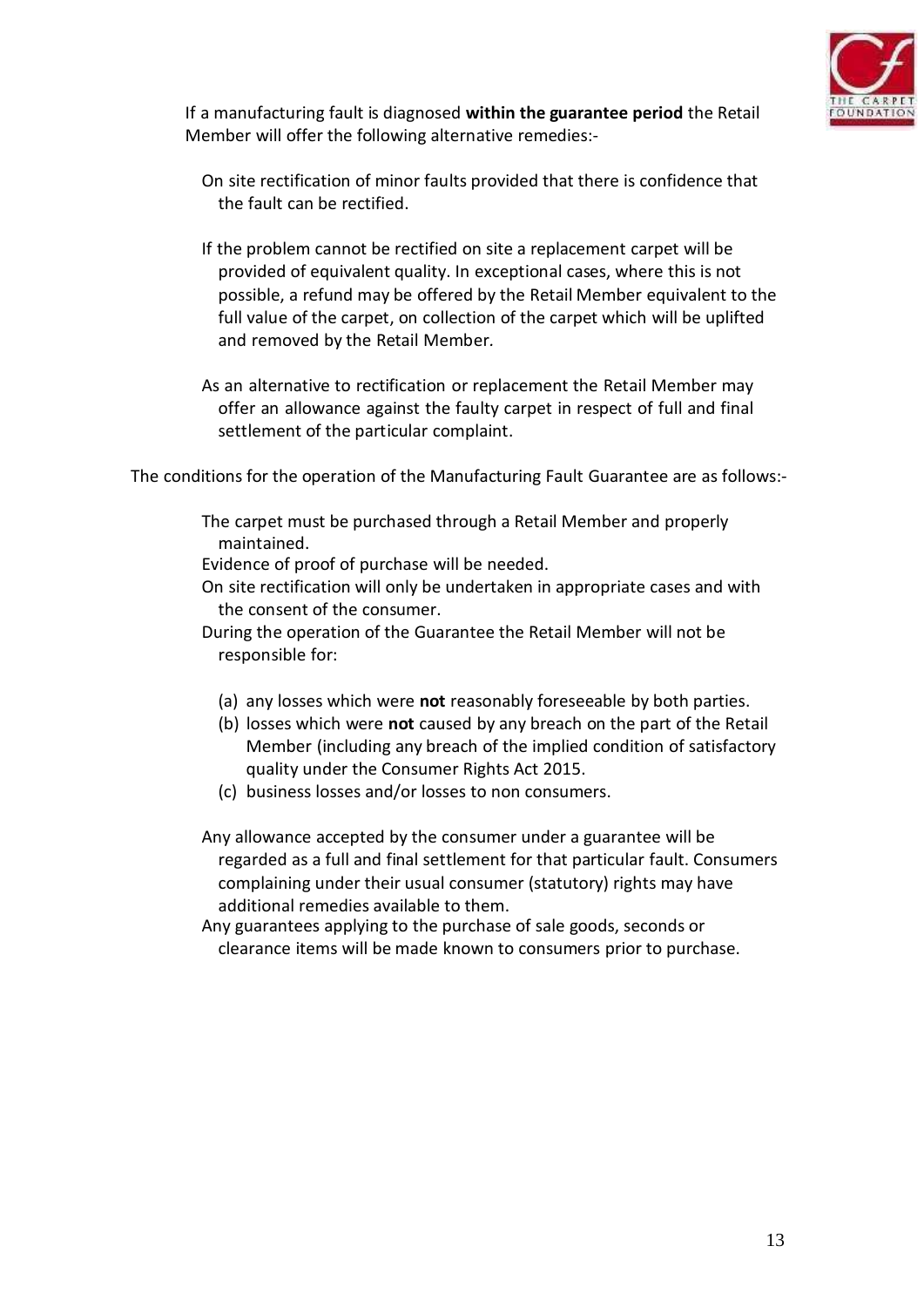

3. The Guarantee against Pile Reversal

None of the terms of the guarantees set out below affect the consumer's statutory rights in relation to faulty or misdescribed goods or the implied condition of satisfactory quality under the Consumer Rights Act 2015.

Pile reversal is a permanent, unpredictable, localised change in the direction of pile lean which alters the pattern of light reflected creating a random "light and shade" effect. Pile reversal is not necessarily associated with foot traffic and has been known to occur in unused carpet. It is a localised change in appearance which does not affect resistance to abrasive wear and can be associated with local conditions where the carpet is installed. It is a random effect unlike "tracking" which is a shading effect caused by normal wear patterns. Pile Reversal may occur in most textiles with a pile.

However Retail Members have entered into agreements with Carpet Foundation manufacturers to provide a guarantee against this phenomenon.

If a case of **Pile Reversal** occurs **within two years of installation** the Retail Member may offer one or more of the following alternative remedies:

- a. on site rectification (subject to carpet type)
- b. an allowance
- c. replacement of the carpet (of same or equivalent quality)

#### Conditions for Pile Reversal Guarantee

Following **rectification**, if the problem recurs within the original two year guarantee period, the Retail Member will supply a replacement carpet or offer an allowance If the problem recurs in the **same** position/location **after replacement** the Retail Member will not be able to consider a further claim This guarantee does not cover tracking or shading due to normal traffic patterns. The carpet must be purchased through a Retail Member and properly maintained Evidence of proof of purchase will need to be provided

On site rectification will be undertaken only in appropriate cases and with the consent of the consumer

During the operation of the Guarantee the Retail Member will **not** be responsible for:

- a. any losses which were not reasonably foreseeable by both parties
- b. losses which were not caused by any breach on the part of the Retail Member under the Consumer Rights Act 2015.
- c. business losses and/or losses to non consumers

Any allowance accepted by the consumer will be regarded as a Full and Final settlement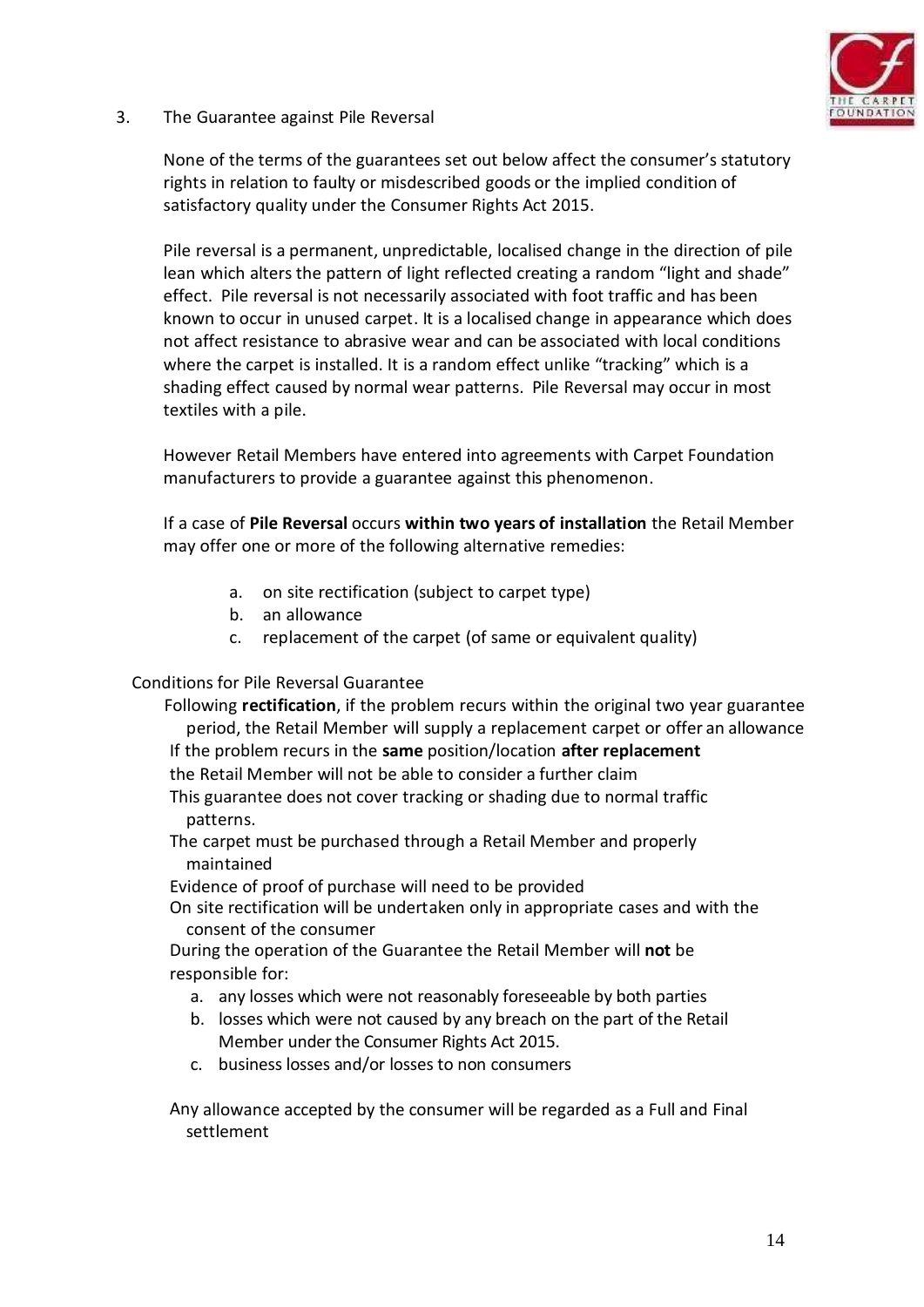

4. Guarantee against Installation Faults

None of the terms of the guarantees set out below affect the consumer's statutory rights in relation to faulty or misdescribed goods under the Consumer Rights Act 2015.

Where the Retail Member is totally responsible for the supply **and** installation of the carpet a **one year guarantee will be provided against the occurrence of fitting faults.** This also covers accessories used in the installation.

Complaints should be referred to the Retail Member who will investigate the matter quickly to prevent the possibility of faults affecting the future performance of the product.

In most cases claims against this guarantee will be dealt with through rapid on-site rectification, e.g. re-fitting, re-stretching, re-seaming etc.

The guarantee does **not** apply in the cases of consumers who purchase carpet from a Retail Member and install it themselves or arrange for its installation by a third party independent fitter. The complaints procedure outlined in section (K) does **not** apply in such cases.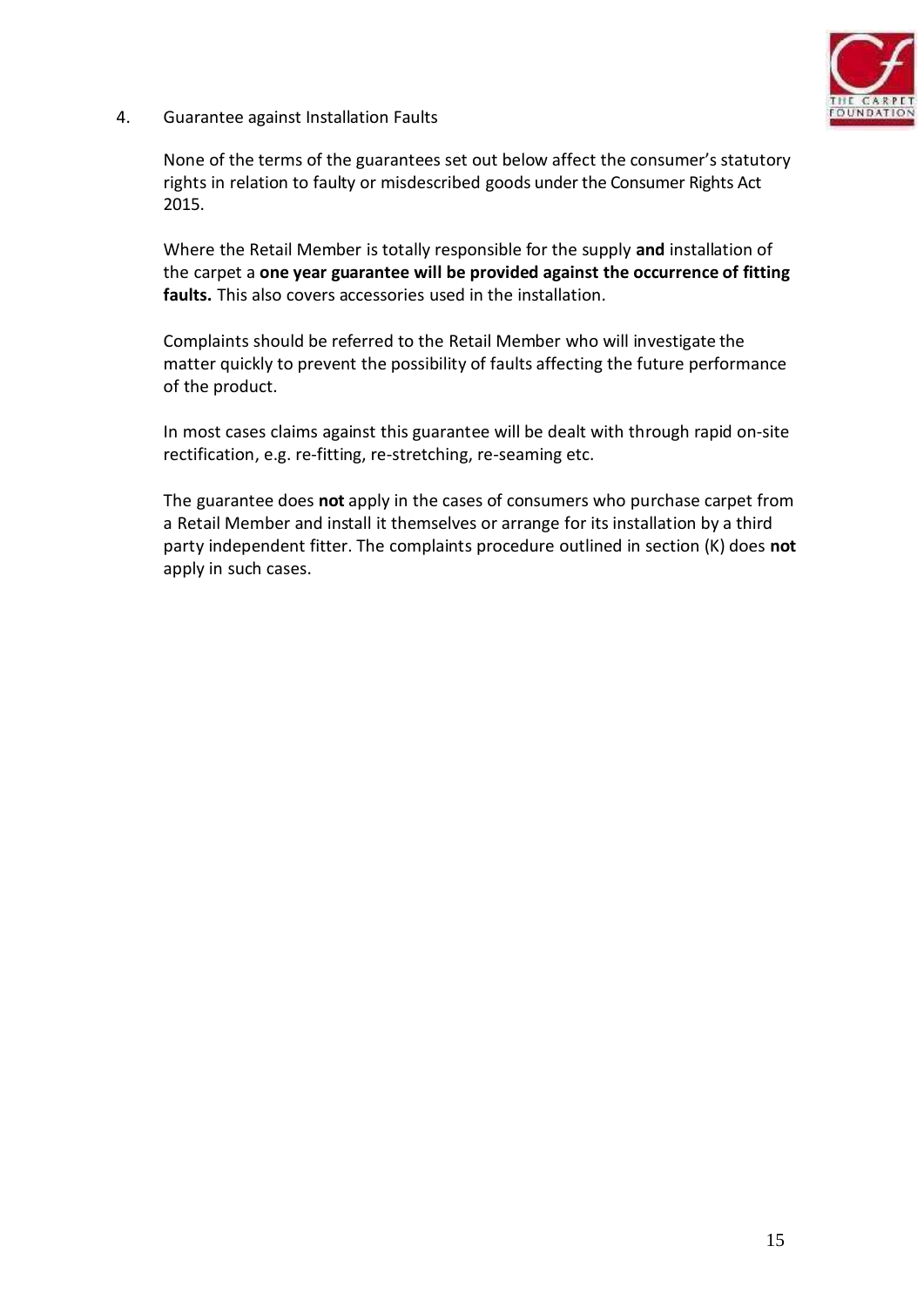

# **(K) CONSUMER COMPLAINTS PROCEDURES**

Whilst the vast majority of carpet supplied by Retail Members will be free from any manufacturing or installation faults, occasionally, usually due to human error, faults can occur. If consumers believe they have a complaint concerning the quality of the carpet, the installation, the advice given, the standard of service or any other aspect of the completion of their order they should use the following complaints procedure:-

In cases of complaint about the carpet or its installation

- 1. The consumer should refer any complaint to the Retail Member within a reasonable time
- 2. The Retail Member should arrange to inspect the carpet as soon as possible (subject to the consumer's availability).
- 3. After carrying out a site visit the Retail Member will consider the details of the complaint and report his findings to the consumer within 7 working days.
- 4. In cases where fitting faults are diagnosed in an installation carried out by an Independent Carpet Fitter (paid directly by the consumer) the consumer will be required to take up the matter directly with the Independent Carpet Fitter. This complaints procedure and subsequent ADR procedures will **not** apply in such cases.
- 5. If the Retail Member believes there is evidence of a manufacturing fault a representative of the manufacturer will be invited to carry out a further site visit. This will be organised as soon as possible subject to the availability of the parties. Retail Members will ensure that manufacturers report back on the findings from the visit.
- 6. The findings of the Retail Member will be communicated to the consumer in clear, concise and user friendly language in writing.
- 7. In cases where the consumer wishes to use a representative or observer to help with dealing with a complaint the Retail Member will agree.

Most complaints will be settled between the consumer and the Retail Member using this procedure. However if the consumer does not agree with the decision of the Retail Member the matter can be referred to the CF ADR procedure.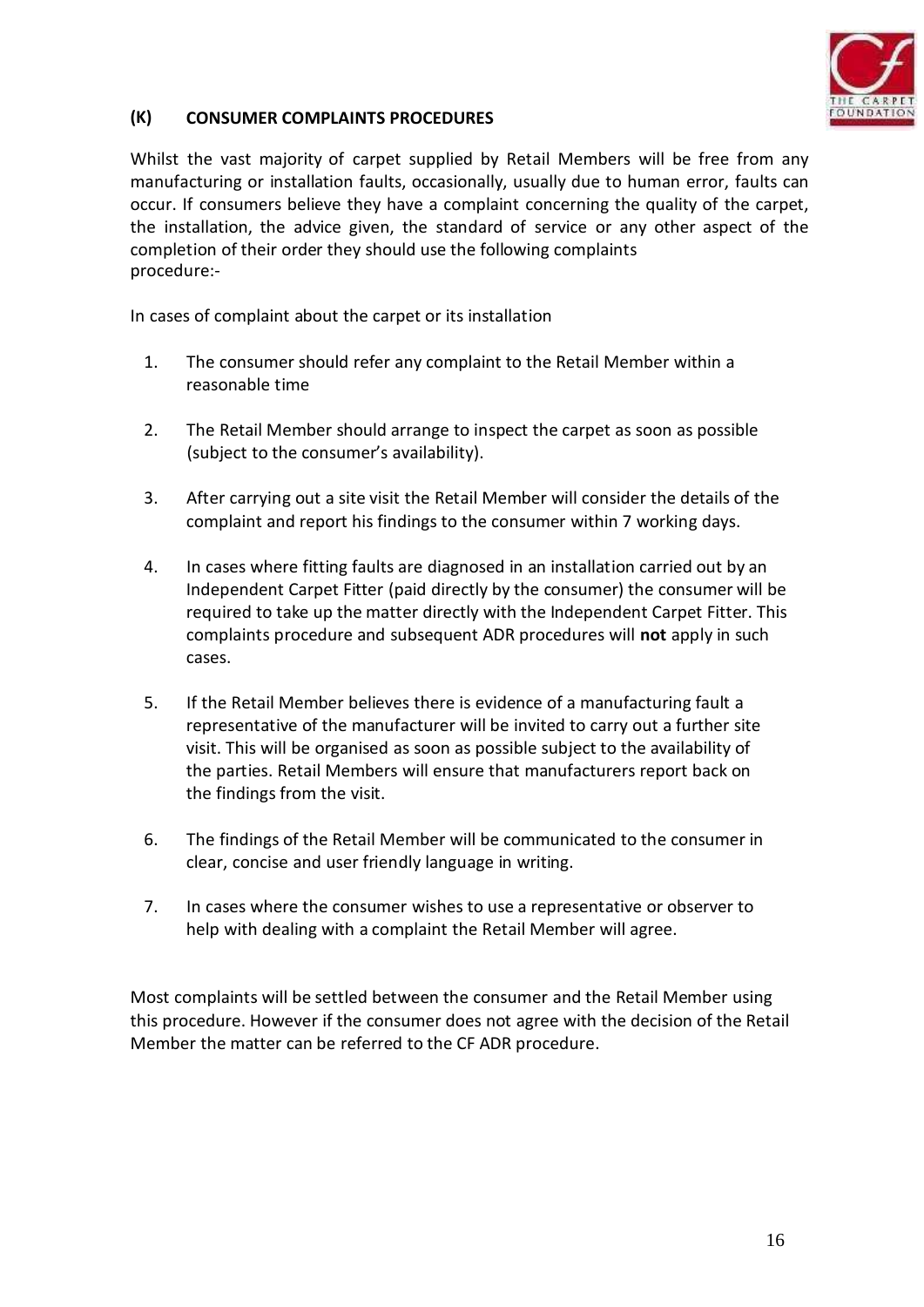

# **(K) CONSUMER COMPLAINTS PROCEDURES**

The CF ADR procedure consists of two stages;

i) Conciliation ii) Arbitration

If a dispute arises, it is the responsibility of the Retail Member to advise and inform consumers of their option of an ADR procedure. This information should form part of the Retail Members terms & conditions and also be communicated via their website / marketing materials.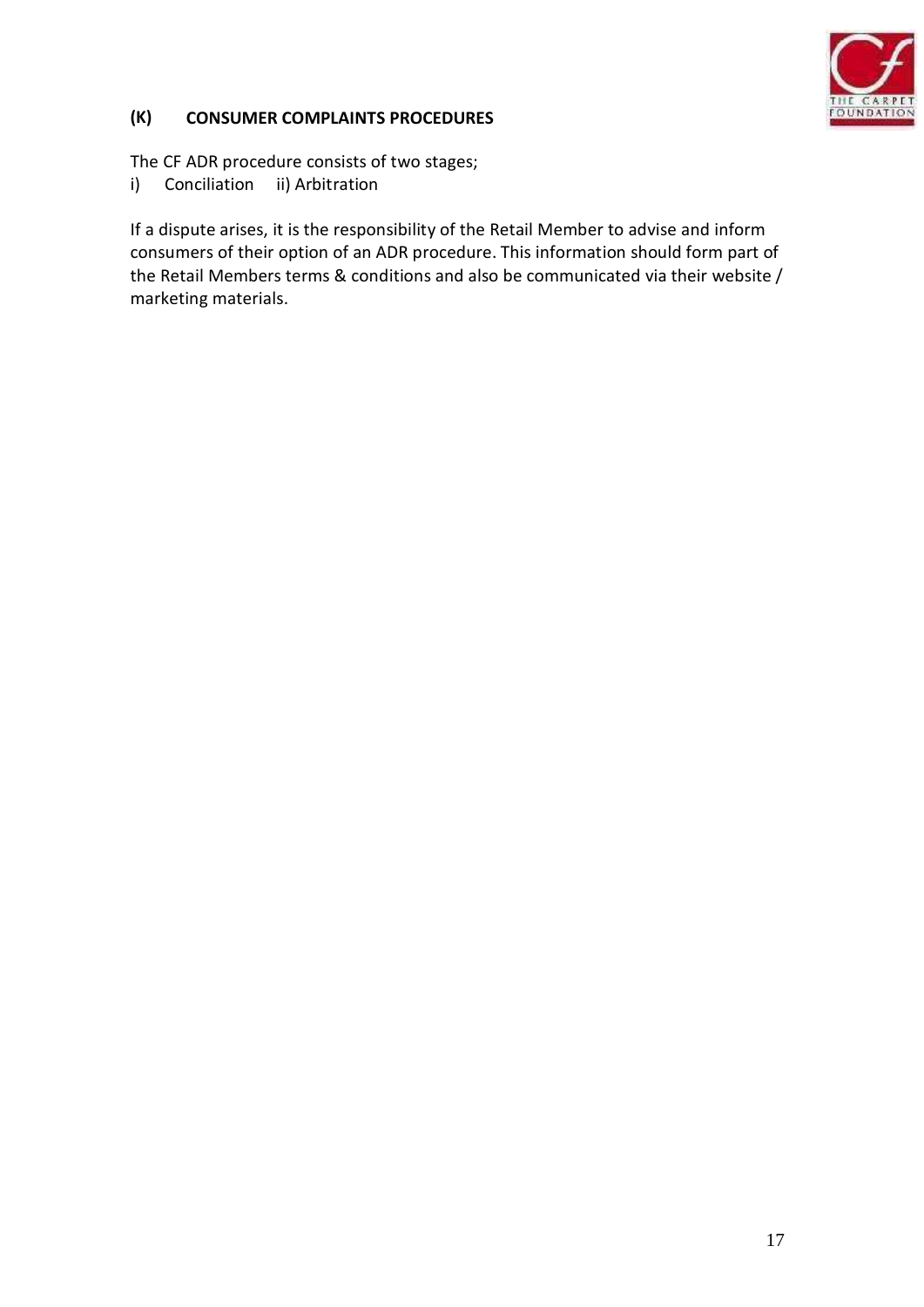

## **Complaints about Service, Advice, Delivery, Payments etc**

- 1. If a consumer feels that there is justification for a complaint about the level of service, advice, delivery, payment arrangements, invoices etc, it should be referred to the Retail Member within a reasonable time.
- 2. The Retail Member will deal with the matter as quickly as possible and carry out an investigation of the complaint.
- 3. The Retail Member will inform the consumer of his findings as soon as possible.
- 4. If the consumer is unhappy with the outcome of the complaint the Carpet Foundation ADR procedure is available.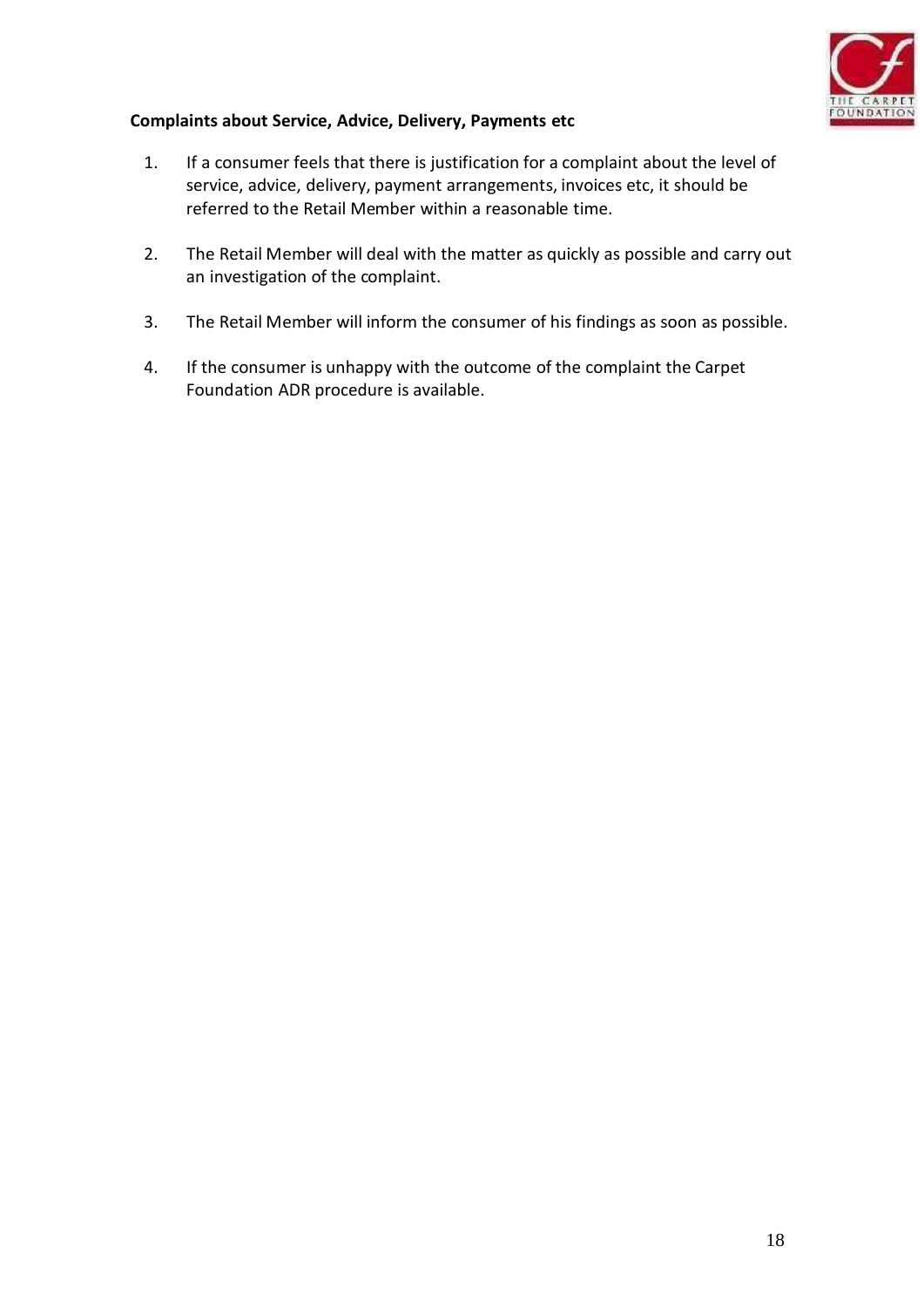

# **(L) THE CARPET FOUNDATION ADR PROCEDURE (CONCILIATION)**

In the unlikely event of a consumer and Retail Member failing to reach an agreement over a complaint the consumer has the right to access the Carpet Foundation ADR procedure. The consumer can access information and an application form by phoning the CF, writing to the CF, email or via the website (for them to download). **\***

- 1. The procedure will be conducted in English and is free to both parties.
- 2. Regardless of how they contact the CF the consumer will be required to complete an ADR application form (Form A) and return it to the Carpet Foundation by post or email.

The Carpet Foundation will inform the Retail Member that an application for ADR has been received and will send the retailer a blank part B application form for them to complete. Both parties will be requested to accompany their application forms with as much supporting written/photographic evidence as possible.

The Carpet Foundation will provide copies of both parts of the application to both parties to the dispute. Once in receipt both parties have 15 days to respond with any comments before CF issues a Complete Complaint notice to both parties, and this date will be recorded.

- 3. The Carpet Foundation will review thewritten evidence and discuss the details and potential solutions with the two parties. In the unlikely event of a conflict of interest we will inform both parties that we are unable to process the application but will offer them an alternative using the head of our compliance committee (Jonathan Price) a professional solicitor. After consideration of all the evidence the Carpet Foundation will suggest a fair settlement of the dispute and communicate it in writing to the consumer and the Retail Member. The process will not involve visits or scientific investigation processes (e.g., product testing) and will be completed within 15 working days from the Completed Complaint File notice being issued.
- 4. Parties to the ADR procedure can have (but do not need to have) legal representation. They can however be represented by a third party (i.e. a friend or family member).
- 5. Consumers (not retailers) can withdraw from the ADR procedure at any time.

This process is essentially a "peace brokering service" aiming to reach a non-binding solution to the dispute in a reasonable time scale. If the Conciliator's advice is not acceptable to the parties the consumer may refer the dispute to the second phase of the ADR procedure (Arbitration) Alternatively the consumer can exercise the right to seek resolution through the legal processes.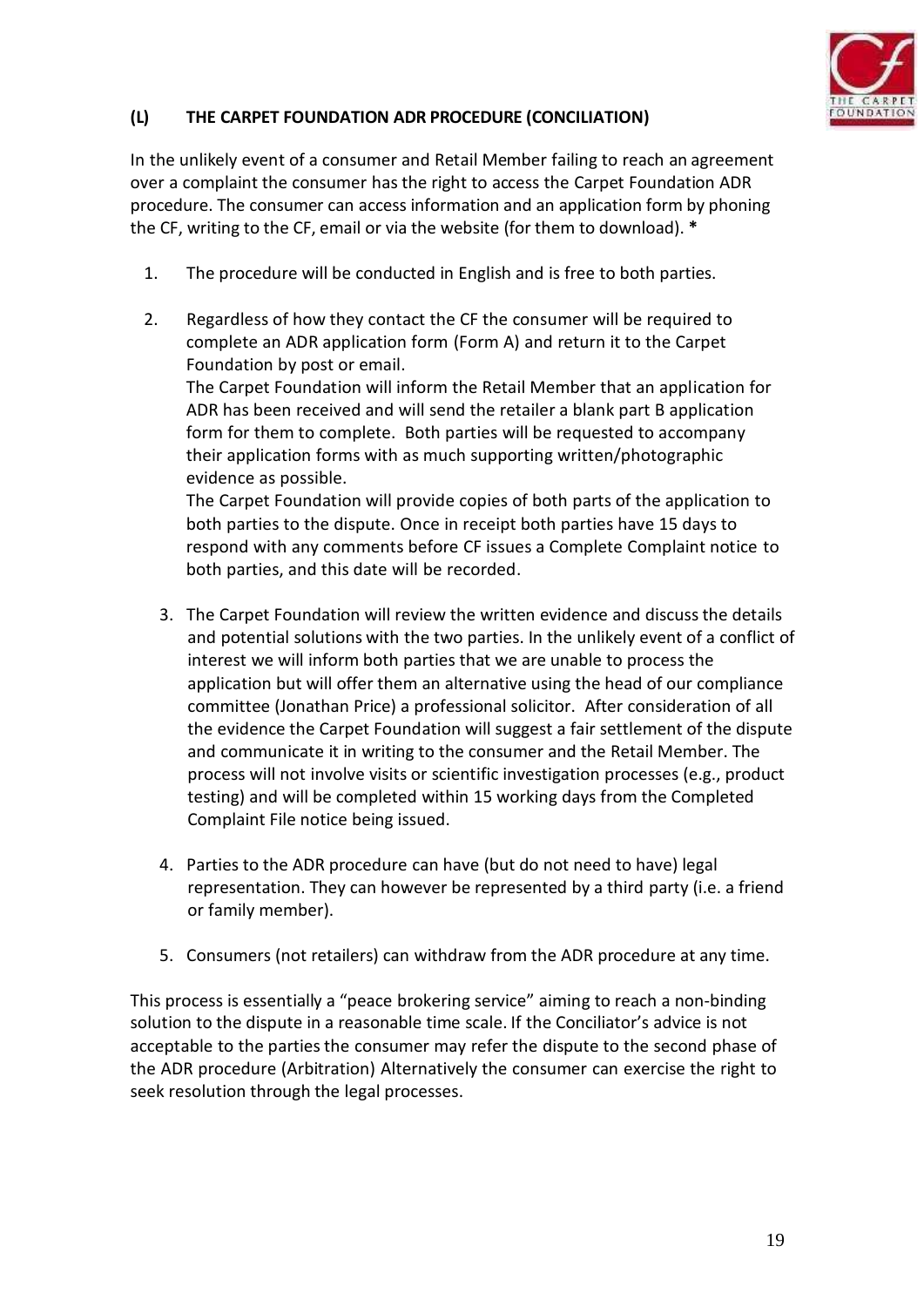

# **(L) THE CARPET FOUNDATION ADR PROCEDURE (CONCILIATION)**

Application for ADR procedure (Conciliation) can be made either on paper or digitally, via post, email or phone.

Parties to the ADR procedure are not obliged to obtain independent advice or be represented/assisted by a third party, although they may choose to do so.

Parties to the ADR procedure will be notified of the outcome in writing and if requested via email.

#### \* **Contact details for the CF are as follows:**

The Carpet Foundation MCF Complex 60 New Road Kidderminster Worcestershire DY10 1AQ Tel: 01562 755568 Fax: 01562 865405 Email:info@carpetfoundation.com Website:www.carpetfoundation.com

More detail on Conciliation can be found on the Conciliation Information Sheet.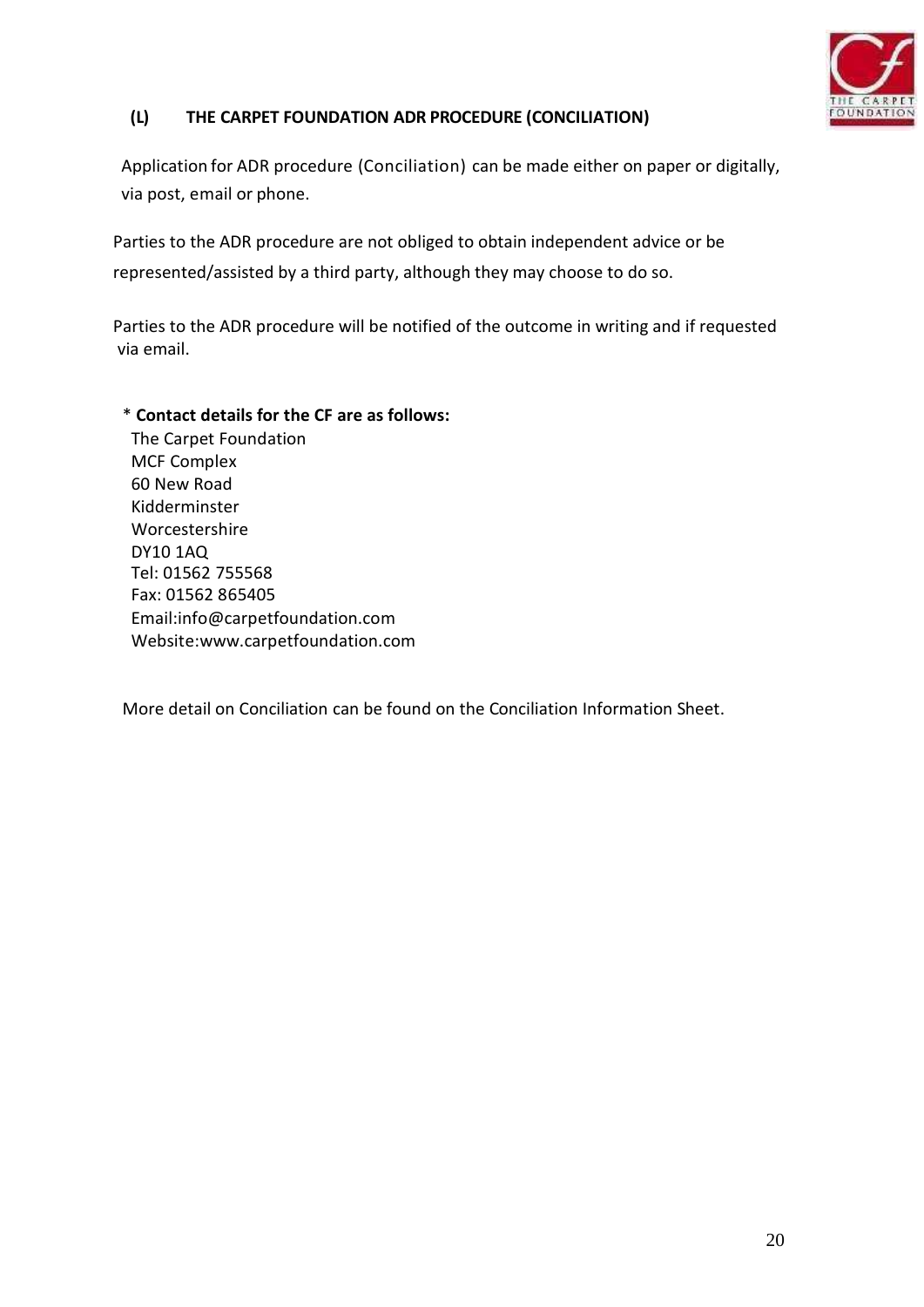

# **(M) THE CF ADR PROCEDURE (ARBITRATION)**

In unusual cases where conciliation cannot resolve the dispute between a consumer and Retail Member the consumer has a right to ask for the matter to be referred to Arbitration. The consumer is not obliged to refer the dispute to ADR and can pursue the matter in other ways including legal redress.

Application for ADR (Arbitration) can be made either on paper or digitally, via post, email or phone.

The Arbitration Service will be provided by the CF ADR officers.

The ADR Arbitration Service will operate as follows:-

- 1. If the Retail Member and the consumer register a failure to agree at the Conciliation stage the consumer may refer the dispute to Arbitration.
- 2. The consumer will be required to complete an application form to start the Arbitration process available by post, email or online and a nominal (£25.00 + vat = £30.00) fee will be chargeable. The fee charged to the retail member will be £55.00 + vat = £66.00.
- 3. The Arbiter will decide in conjunction with the parties whether or not a site visit or product tests are required for a judgement. If after a site visit, a product test is required the associated costs will be discussed with the retailer.
- 4. After considering all the evidence the Arbiter will make known his/her decision in writing to the two parties either by post or email.
- 5. The ADR Arbitration process will be carried out in a speedy and effective way giving both parties the opportunity to provide evidence to substantiate their case. However once the Arbitrator is fully briefed no new evidence can be accepted.
- 7. An award made under ADR Arbitration will be binding under the terms of the Code of Practice but does not negate any statutory rights.

More detail on Arbitration can be found on the Arbitration Information Sheet.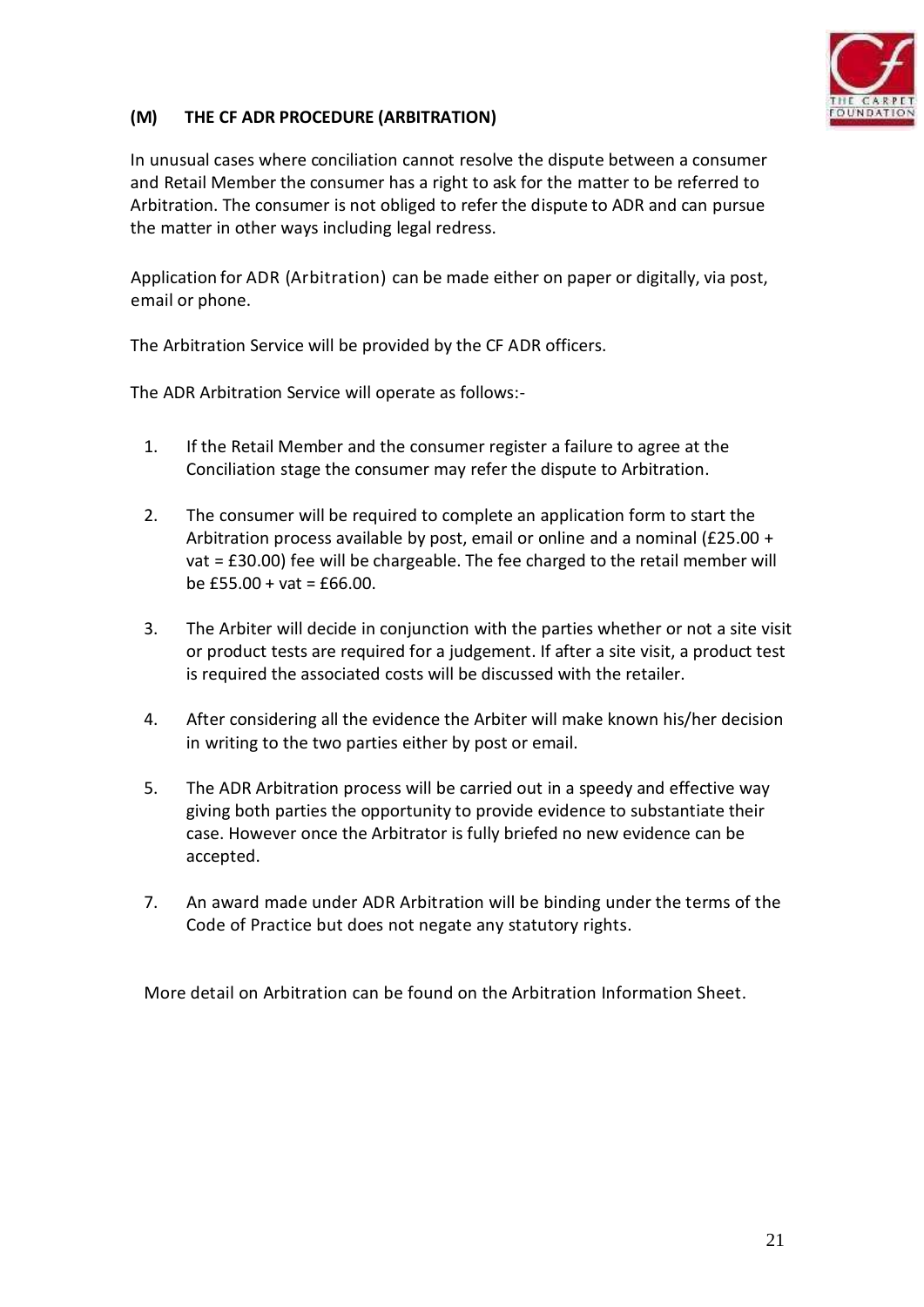

## **(N) DEALING WITH NON-COMPLIANCE**

Retail Members will comply in full with all the requirements of the Code of Practice. However from time to time there may be breaches of the Code or apparent breaches which will need to be investigated. It is vital that such cases be dealt with quickly and objectively whilst maintaining high standards of fairness.

To give the process credibility in the eyes of consumers or other complainants and to be fair to members it is essential that there is an Independent Non Compliance Panel adjudicating and monitoring cases.

The Carpet Foundation Procedure for handling cases of non-compliance is as follows:-

- 1. Evidence of non-compliance may come from a number of different sources:- Complaints from consumers An analysis of conciliation and arbitration outcomes The results of performance monitoring Information obtained by the Carpet Foundation
- 2. Complaints will be thoroughly investigated within 14 days of receipt by Carpet Foundation staff and complainants informed of the outcome.
- 3. Minor breaches of the Code will be dealt with internally by the Carpet Foundation and will lead to the following measures: Advice on how to prevent a re-occurrence Written Warnings Final Warnings prior to referral to the Independent Non-Compliance Panel
- 4. Repeated "minor" breaches and/or failure to respond to warnings will be regarded as "serious" non-compliance.
- 5. Cases of serious non-compliance will be referred to an Independent Non- Compliance Panel with an independent chairman, one independent member and one retail member. The independent chairman will be Mr A J Price BA (Cantab), Priceworks Ltd. 24 St Johns Avenue, Kidderminster DY11 6AW.
- 6. Serious non-compliance could lead to fines, suspension of membership or termination of membership of the Carpet Foundation.
- 7. In all cases of non-compliance investigation will be carried out in a professional, transparent and fair manner with all parties given the opportunity to make representations on their behalf.